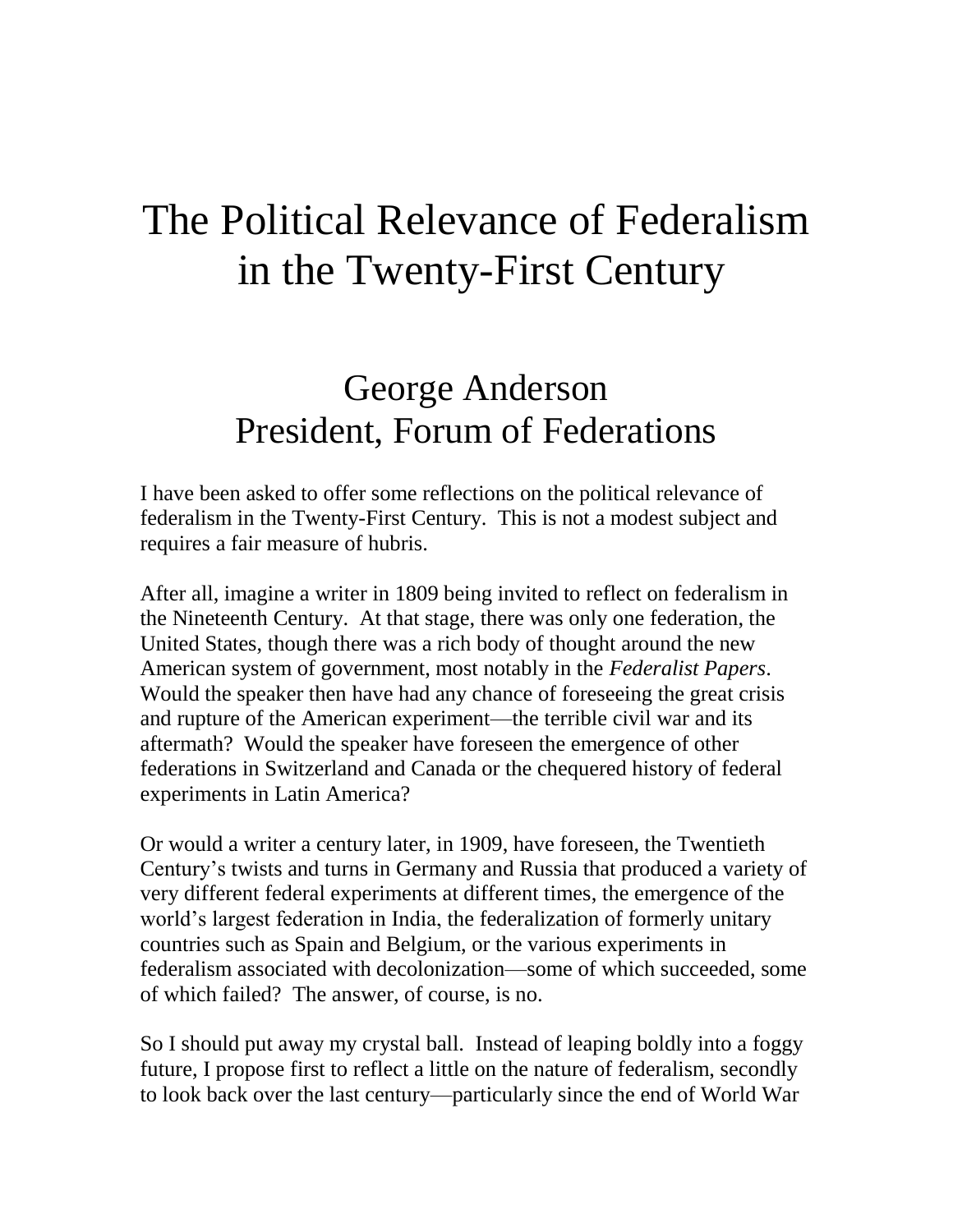Two—which saw a flourishing of federal experiments, and then finally—I cannot entirely avoid it given my subject—to consider what some of the forces we see at play around the globe might mean for federalism in this century.

# The Nature of Federalism

It is worth taking a few minutes to reflect on the nature of federalism itself. After all, in Spain the term is very controversial. Spanish opinions are sharply divided about whether Spain *should* be federal and whether it *is*  federal. Moreover, Spain is part of Europe and there is a continuing debate about whether the European Union itself *should* be federal (and even whether it has already become so). The opponents of federalism usually see it as too decentralizing for Spain and too centralizing for Europe. Such debates go back to the very beginning of modern federalism—it is worth remembering that in the American constitutional debate of the 1780s that opposed Federalists and anti-Federalists, it was the former who favoured a strong central government.

Such terminological debates should not be seen as evidence that federalism is devoid of meaning or that we can use the word virtually any way we wish. It is, for example, quite coherent to see federalism as too decentralizing for Spain and too centralizing for Europe. Coherent, but not necessarily persuasive.

Federalism ends in I-S-M. On its face, this makes it an "ism" in the same category as socialism, communism, fascism, and liberalism. However, my view is that it is quite distinct from these classic "isms". They all are typically put forward by their advocates as universally applicable—in other words, as the best regime to be adopted anywhere and everywhere.

Even the most ardent federalist would not present federalism in this manner. Federalism is all about context: an approach to governance that may be applicable in certain countries given their physical geography, population size, and internal make-up in terms of language, religion, ethnicity and other factors. Thus those who see merit in federalism would still not suggest that it be applied in every country—or even in most countries.

Those countries that call themselves federal or are usually considered federal are, of course, marked by enormous variation in their institutional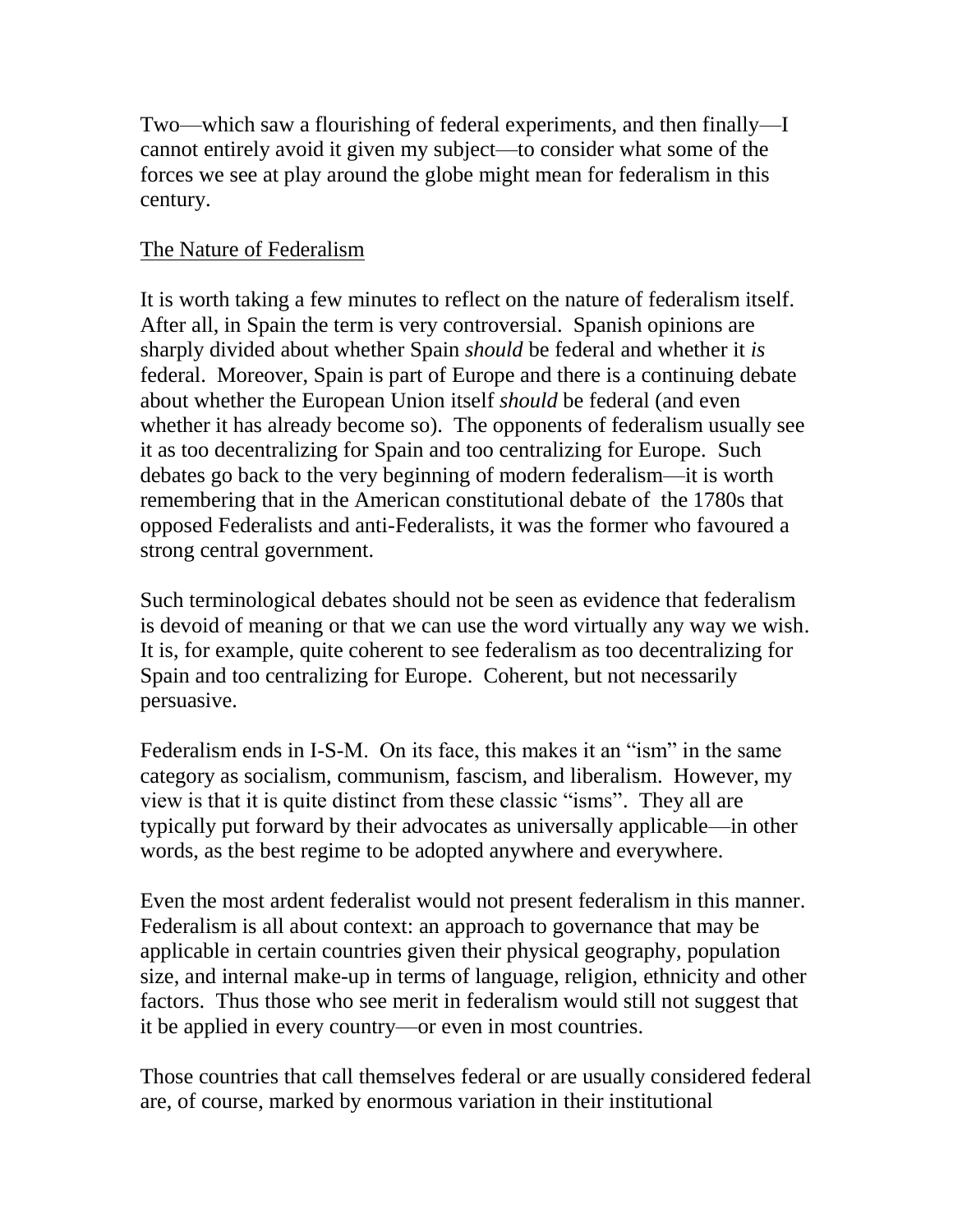arrangements. At one extreme, federal countries such as Venezuela, Malaysia and Austria are highly centralized. By contrast, small Switzerland and big Canada are very decentralized: but even so, the federal governments in both cases have important powers, weigh heavily in the fiscal mass and economic management of the countries, and lead on many key issues of public policy. A number of countries that are usually called federal— Canada, India, Nigeria, Spain, the United States (and the list goes on)—have special federal powers to intervene in what are normally the jurisdictions of the constituent units, though they may not be used. Moreover, there are some countries that are usually considered to be unitary that have achieved a high degree of decentralization to regionally elected governments.

This variety of federal systems and the apparent overlap with some decentralized unitary systems raises the issue of whether federalism has enough of a substantive core to merit any standing as a distinct approach to structuring political systems.

I believe it does. The essence of federalism is a regime in which there are at least two orders of government, each with a direct relationship to its electorate and each having some genuine political and constitutional independence from the other. This means that some so-called federal regimes, such as present day Venezuela, have only a tenuous claim to be called federal. And that some regimes that do not call themselves so, and here I would include Spain, almost certainly do qualify. Some would say Italy does as well.

Language is always slippery, but the application of the term federal to a particular case must always include some elements of both constitutional *and* political judgment. It must also avoid a rigid, ideal definition of federalism under which perhaps no country would fully qualify. However, at the end of the day, the application of the term to a particular country is a matter of judgment.

So much for definitions and description. I would like to come back now to what I was saying about federalism not being a universal "ism", but being context dependent.

Most of you will be familiar with the idea of *federal societies* as distinct from *federal constitutions*. The idea is that in federal societies the regional cleavages will be such that in situations of democratic politics there will be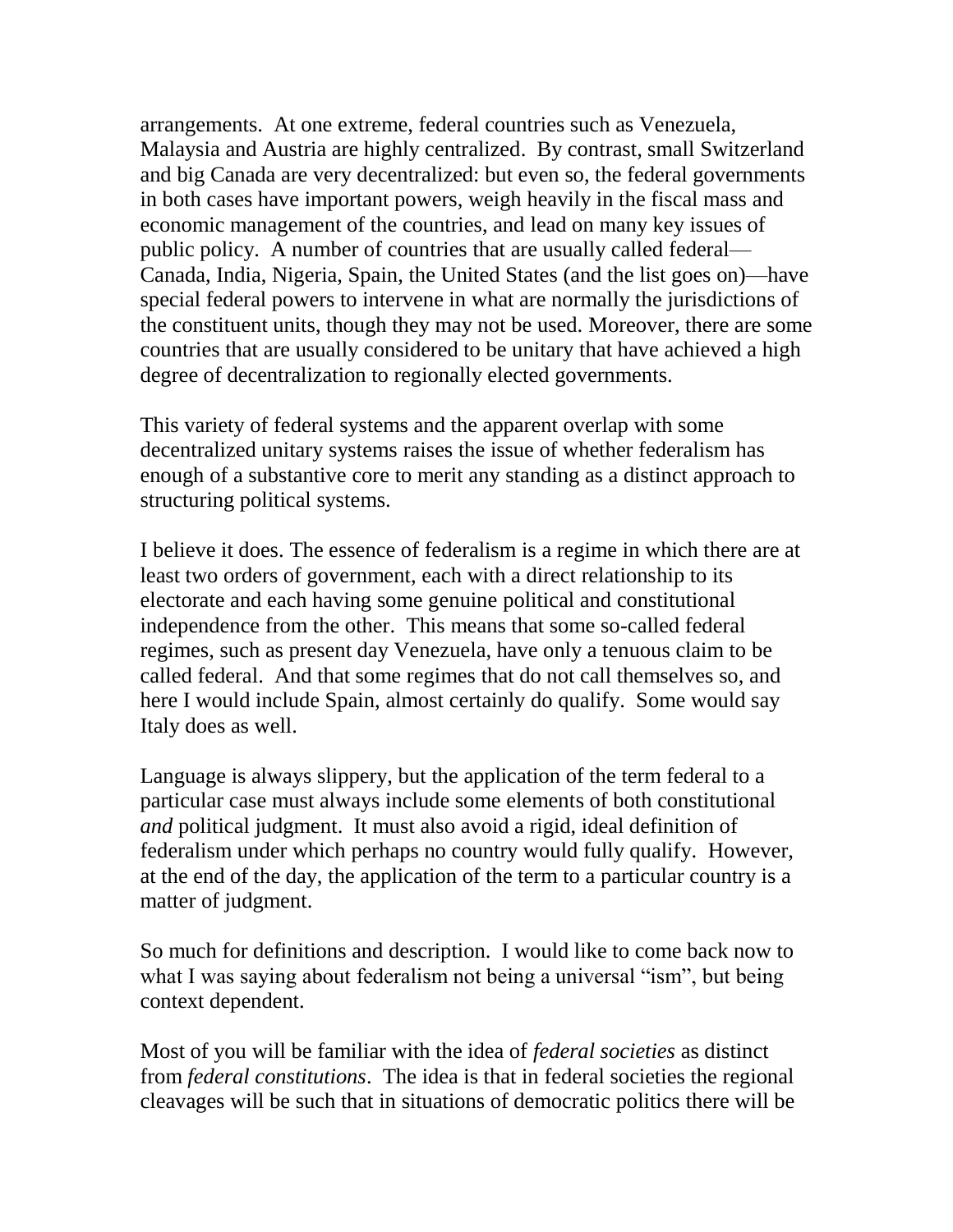strong political forces for regional voice and some measure of regional control over government alongside a demand for a shared government for the larger community. Of course, such federal societies may or may not have federal political constitutions. Taking Spain, for example, the country has a reasonably large population and territory and, most significantly, historically rooted national and regional identities that are quite strong. Spain presumably qualifies as a federal society. But clearly it did not have a federal constitution under Franco; that has come only with his demise.

Thus there is a logic that would present federalism as the appropriate form of constitutional government for federal societies—what is meant by saying federalism is very context dependent. Furthermore, federalism is hugely varied in practice: federations can be relatively centralized or decentralized, congressional or parliamentary, dualist or integrated, and so on.

Approached this way, federalism can seem quite a banal idea—not much more than a tool kit of machinery of government for managing regionally complex centrifugal and centripetal forces in political systems. Federalism can thus seem to be not necessarily very different from decentralization.

But of course, federalism is a good deal more than a simple tool kit and this explains why it can be politically so controversial. While federalism is not put forward as a universally applicable formula for governance, the theory of federalism does argue that it has a number of significant advantages in terms of democratic theory. This is strikingly evident in the famous *Federalist Papers*, with their emphasis on checks and balances, the diffusion of power, and the need to limit majoritarianism. There is a straight line from the *Federalist Papers* to, for example, the German constitution of 1949, which was strongly influenced by American thinking (and the US presence in Germany after the war). While few would see federalism as a *necessary* instrument to protect democracy, a fair case can be made that it adds a layer of protection. Federalist theory in many countries has also been closely tied to democratic thinking about minority rights and multiculturalism. In fact, my own country, Canada, is seen to have contributed to a whole school of political theory along these lines. Finally, economists have developed fiscal federalism into a major sub-discipline which combines both normative and empirical dimensions.

We can see that federalism is a fascinating combination of the practical and the theoretical, the relatively mundane and the highly symbolic. It gives rise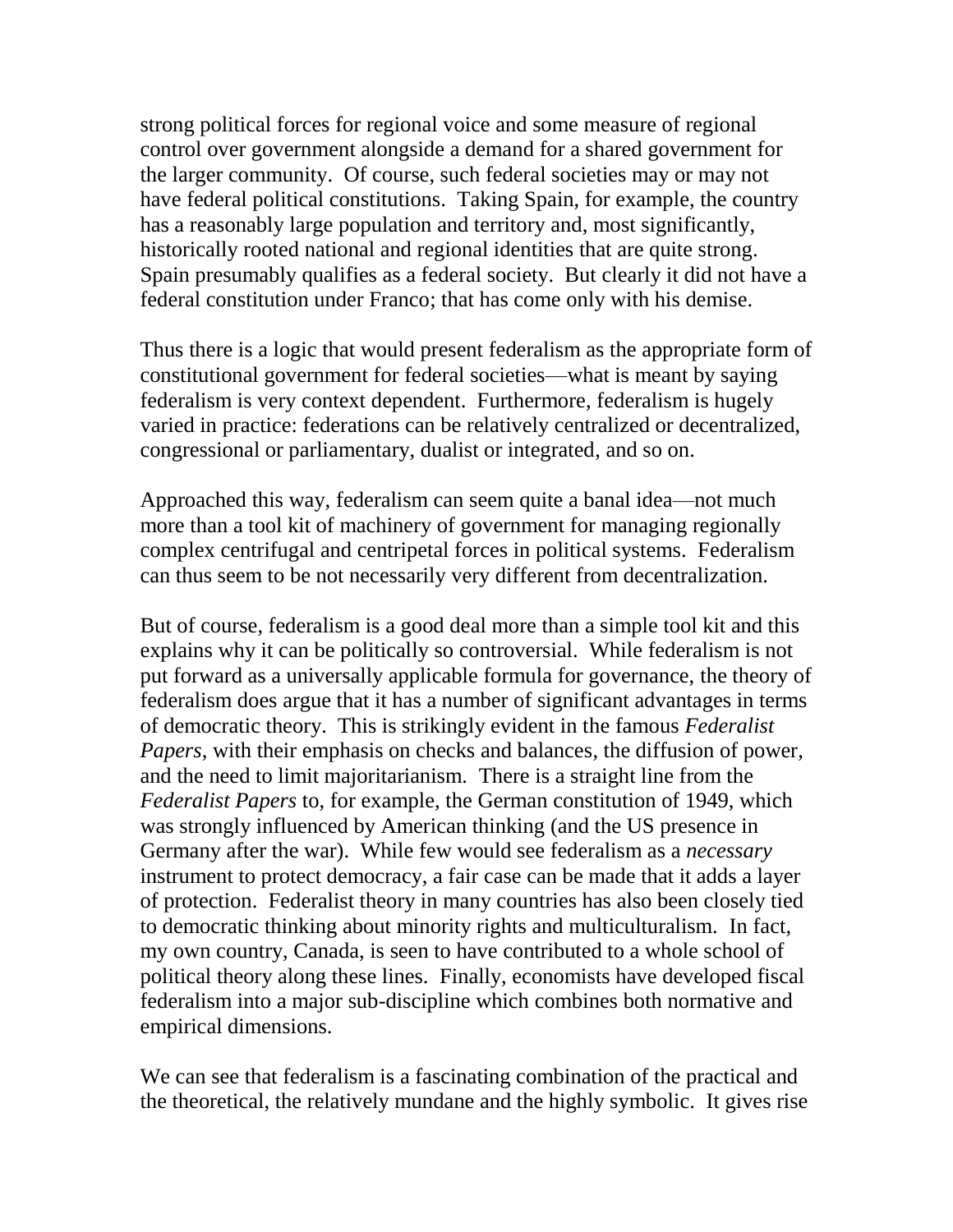to quite impassioned debates around sovereignty, citizenship and nationhood. Such debates can take on quite an ideological flavour, but they can also elicit very contradictory views on how to manage the dynamics of plurality in complex societies.

#### The Proliferation of Federalism in Recent Years

Let me turn to the historical evolution of federalism because our best way to speculate about the Twenty-first Century is to assume that it will be in some way a projection of past trends and forces, especially those in the last years of the Twentieth Century.

Federations appear and are shaped as the product of both centrifugal and centripedal forces. There is a well known distinction between "coming together" federations and "holding together" federations and this is quite useful in considering their origins. But beyond their origins, all federations are shaped by some combination of these opposing forces, which affect the balance they find between centralization and decentralization—a balance that moves with time.

There were only a handful of true federations at the end of the Second World War. They included Australia, Canada, Switzerland and the United States. Germany and Austria had been federal and would be again. Some Latin American countries had federal constitutions, but were not truly federal in the absence of democratic politics. The Soviet Union was a sham federation.

Since 1945, a remarkable number of countries have become truly federal, and several others have moved in that direction. However, there have also been numerous failed attempts at federalism and there are now some highly problematic attempts to create new federations in deeply divided societies. There is also the remarkable phenomenon of Europe's evolution into a unique economic and political union, which has some federal features. Altogether, there were some thirty to forty cases of what we might call new federal experiences or experiments in the postwar period. These new experiences include countries that had been previously been federal, such as Austria and Germany, or that had nominally federal constitutions but has not been not democractic, such as Mexico and Russia. It includes all the postcolonial experiments with federalism, both successes and failures. It includes formerly unitary countries, such as Spain and Belgium, which have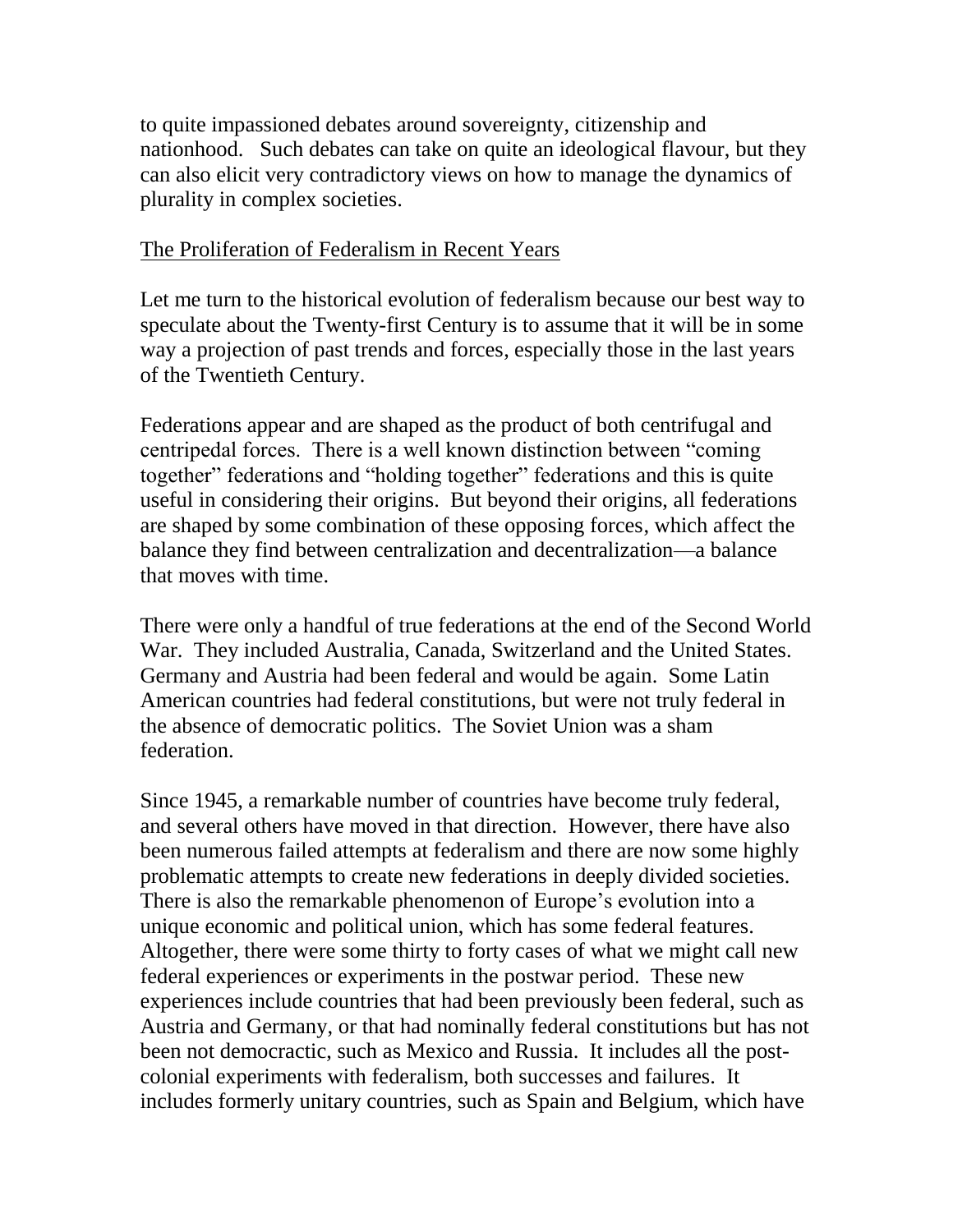federalized. And it includes such current federal experiments as Iraq and Sudan.

Obviously this is a very mixed picture and it would be surprising to find this all this federal activity was the product of only one set of forces. It is worth considering what the various forces might have been.

#### (a) Geopolitical influences

First, there were some large geopolitical factors. The new Germany, the post-colonial federations, and the post-communist federations all had their federal origins linked to our caught with external geopolitical developments. More recently, the federal experiments in Iraq and Sudan, have been strongly influenced by external pressures for these countries to "hold together". It is striking how many of the failed or still problematic federal experiments of the last fifty years fall into the category of federations that appeared, in part at least, with external geopolitical actors and developments playing a major role.

These include the end of the colonial empires, especially the British retreat from Empire, where the British, who had never been federal at home and who had eschewed even having a written constitution, encouraged federal arrangements for various colonies, some of which were quite hastily brought together for the purpose. Virtually all of the British attempts at forcing excolonies to come together into new federal arrangements fell apart. Malaysia, with the adhesion of Borneo and Sumatra, is the closest thing to a success, but Malaysia expelled Singapore, which was the most significant part of the new marriage, and it has been less than a model democracy since.

While the collapse of the Soviet Union was essentially an internal phenomenon, it unleashed long pent-up centrifugal forces in the nominally federal republics of Yugoslavia and Czechoslovakia that soon led to the breakup of those countries. The one federal continuing experiment to emerge from the collapse of communism is Bosnia-Herzegovina, but this is a very limited kind of federalism indeed and it has been held together under a kind of external tutelage. It is perhaps the classic case of the external world largely imposing a version of federalism as a least bad solution to an intractable problem.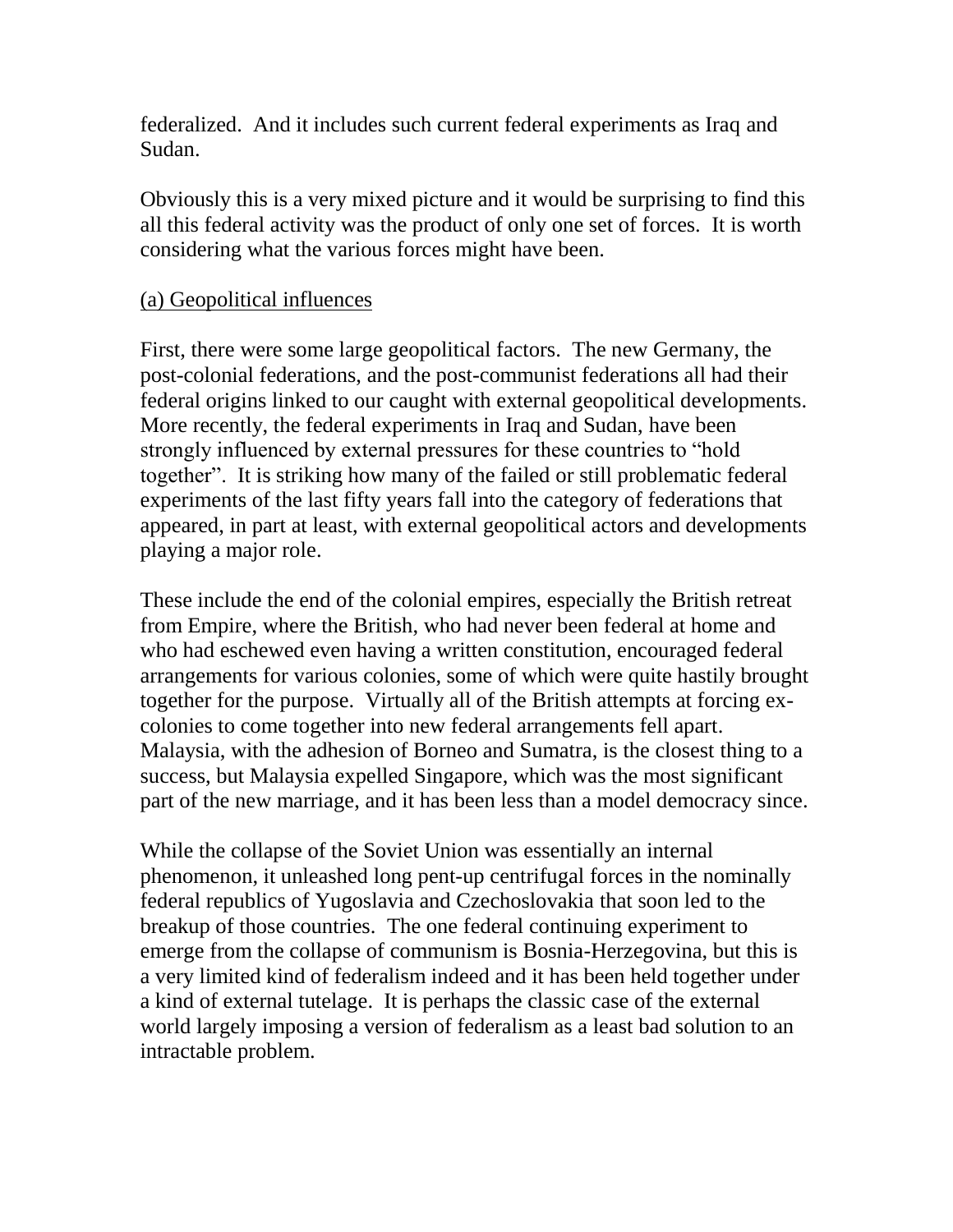Iraq and Sudan are more recent federal experiments which have been strongly shaped by external pressures. In fact, both countries were products of twentieth century geopolitics at earlier stages in their history. Iraq was cobbled together by the Great Powers in the early part of the century and remained united through authoritarian governments. Its attempt at democracy and a federal constitution following the American invasion has been strongly driven by the external community, most notably the US Government of course, but there are also pressures to keep Iraq together from neighbouring Turkey and Iran, who might see independence for Kurdistan as a *casus belli*. Thus Iraq is likely to remain a single country and the issue is whether it can successfully find a democratic and federal manner of governance or whether it reverts to some kind of authoritarianism.

Sudan is somewhat similar. Southern Sudan never really functioned as part of the country during the period of the British protectorate and the British would probably have tried to marry it to Uganda at the time of decolonization in the mid-1950s except for Egypt's veto. Post-colonial Sudan was never democratic and experienced one of the world's longest and most lethal civil wars. The eventual comprehensive peace settlement provided for an interim federal constitution of a unique kind—with the south being a federation within a federation. The international community played a strong role in brokering the peace, designing the constitution, and maintaining a united Sudan. The deal was essentially between the two governing parties in Khartoum and in the south respectively, and it effectively excluded some regions in the North, including Darfur, whose tragedy continues to unfold. The interim arrangements have not resulted in democratic politics, though they opened some political space, created a limited kind of power sharing in Khartoum, and brought significant selfgovernment to the South. The structure of the deal makes it hard to bring the northern regions that were excluded into power sharing and this is one source of continuing conflict. The North—or the Congress Party—has done little to respect the spirit of the peace agreement, so the current view is that the referendum on Southern secession, provided for in the agreement, will proceed in early 2011 and the vote will be overwhelmingly positive. Thus, Sudan may be the next failed federation. This failure carries many risks, including renewed fighting between the North and the South. Interestingly, however, both parts of the country assume that they will be federal in structure.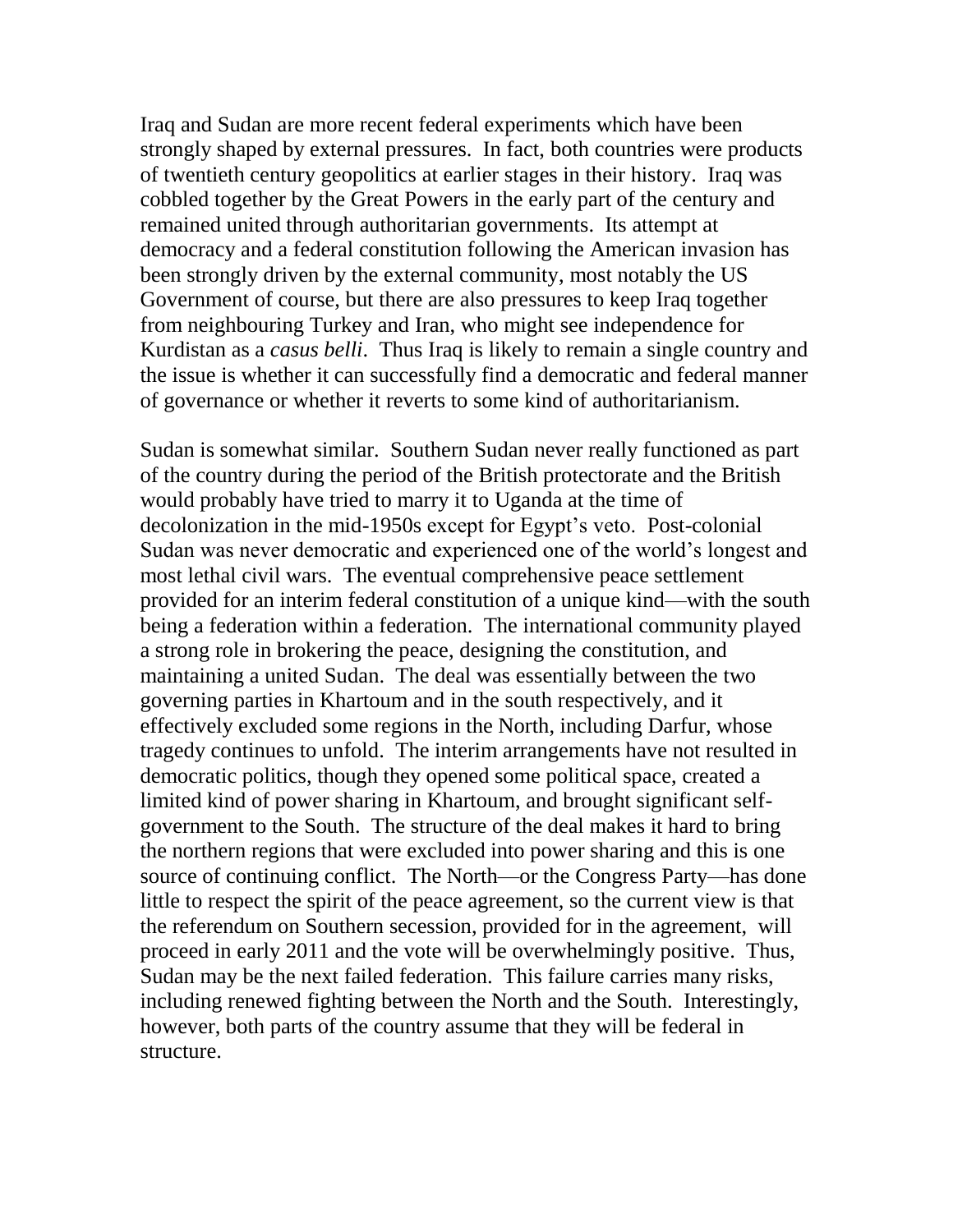Of course, there are cases where geopolitical change brought forth reasonably successful federal systems. Germany is one outstanding case: its defeat opened the way to the restoration of democracy and federalism both in Germany and Austria. Given German history and traditions, the new Basic Law would have been federal in any case, but its precise form was strongly influenced by Allied concerns to avoid a concentration of power and the risk of unbridled majoritarianism. Austria too reemerged as a successful federation.

India is the other outstanding case. It emerged independent early in the period of retreat from colonialism. It is easy now to forget how many in 1947 were skeptical of India's chances of survival as a federal democracy or any kind of democracy. While India is cited as an example of a country whose federal design involved both holding together and coming together, it was really much more the former than the latter and I believe its historically established identity and integrity was a key element of its success in holding together. Moreover, it entered independence with a significant record of active internal politics and a dominant party that was able to steer the transition. Because of the trauma of partition, the India constitution avoided using the term federal, it contained a number of novel "non-federal" features to reinforce central authority, and it put off redrawing the map of the states. However, there is no doubt that the basic architecture was federal and over time the country has become undeniably federal in practice.

Of course, Pakistan, which also emerged from partition had a much less successful history as a federation. It had only two provinces, which is always a difficult federal structure and made worse by the physical distance between the two. The East eventually separated. The West then adopted its own federal structure, but the country has been plagued with repeated periods of military rule, serious weaknesses in its federal design, and deep conflicts especially with the smaller minorities. Its recent return to democracy has been troubled by the war next door in Afghanistan and domestic insurgencies, but there are signs of vitality in its federal politics including a recent major constitutional reform.

Of the other post-colonial federations, Nigeria was started with a deeply flawed political structure of only three states. While nominally one colony before independence, its North and South had been governed quite separately. It suffered extended periods of military rule and a terrible civil war, but despite this, the country's unity appears relatively stable, in part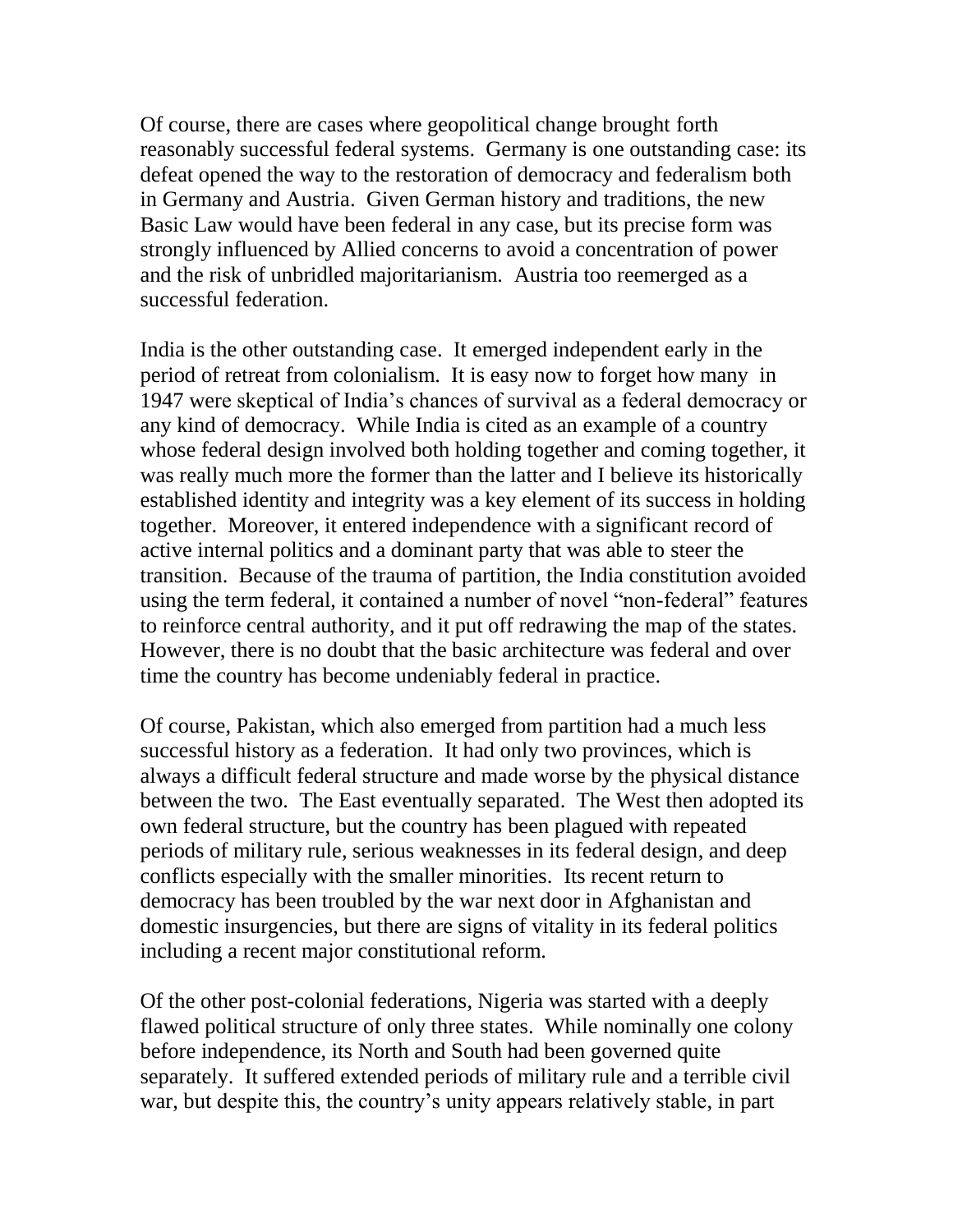because of a major restructuring into many more states. It has now had ten years of civilian rule, including a peaceful, if rocky, transition of power. A few island federations, such as Micronesia, Comoros and St. Kitts and Nevis have endured after decolonization, but they are all microstates and really belong in a special category.

A key lesson from this review is that geopolitical factors can be important in the appearance of federations or the adoption of federal solutions. That said, almost all the cases where external actors promoted the creation of new federal countries by combining previously separate units failed. Germany and Austria are successful federations emerging from military defeat and occupation. India and to a certain extent Nigeria, Malaysia and even Pakistan are federal successes of decolonization. But in all of these cases, with the partial exception of Malaysia, the new federations were made out of formerly established political units or fractions of them.

#### (b) Democratic influences

After that rather bleak review, we might feel inclined to pack our bags and go home. But I come now to the brighter part of the story, namely the role played by democratization and democratic politics in the emergence of new federal systems. This is the story of Spain, of course, but also of the now democratic federations in Mexico, Brazil and Argentina. It must include Russia, at least on a probationary basis, as well. Newly democratic South Africa adopted a form of federalism after the fall of the apartheid regime. So did Ethiopia after the overthrow of Mengistu. Belgium and Italy are in a somewhat different category: in their cases, long established democracies have moved to federal or quasi-federal arrangements. Finally, a number of other countries, though not yet federal, have clearly been decentralizing in response to democratic forces: they include Columbia, Peru and Indonesia.

Thus it has been democratization and democratic politics that underly most of the successful new federal arrangements. In some cases, as in Latin America and Russia, there had been federal constitutions in place before democratization. In Mexico's case, the first flowering of true multi-party democracy was at the state level. In Brazil, the military restored democracy at the state level before doing so at the federal level. In Russia's case, the old Soviet constitution's nominal federal structure sprang into life as democratic politics started to emerge. The previously subservient constituent units became independent political power bases. Yeltsin took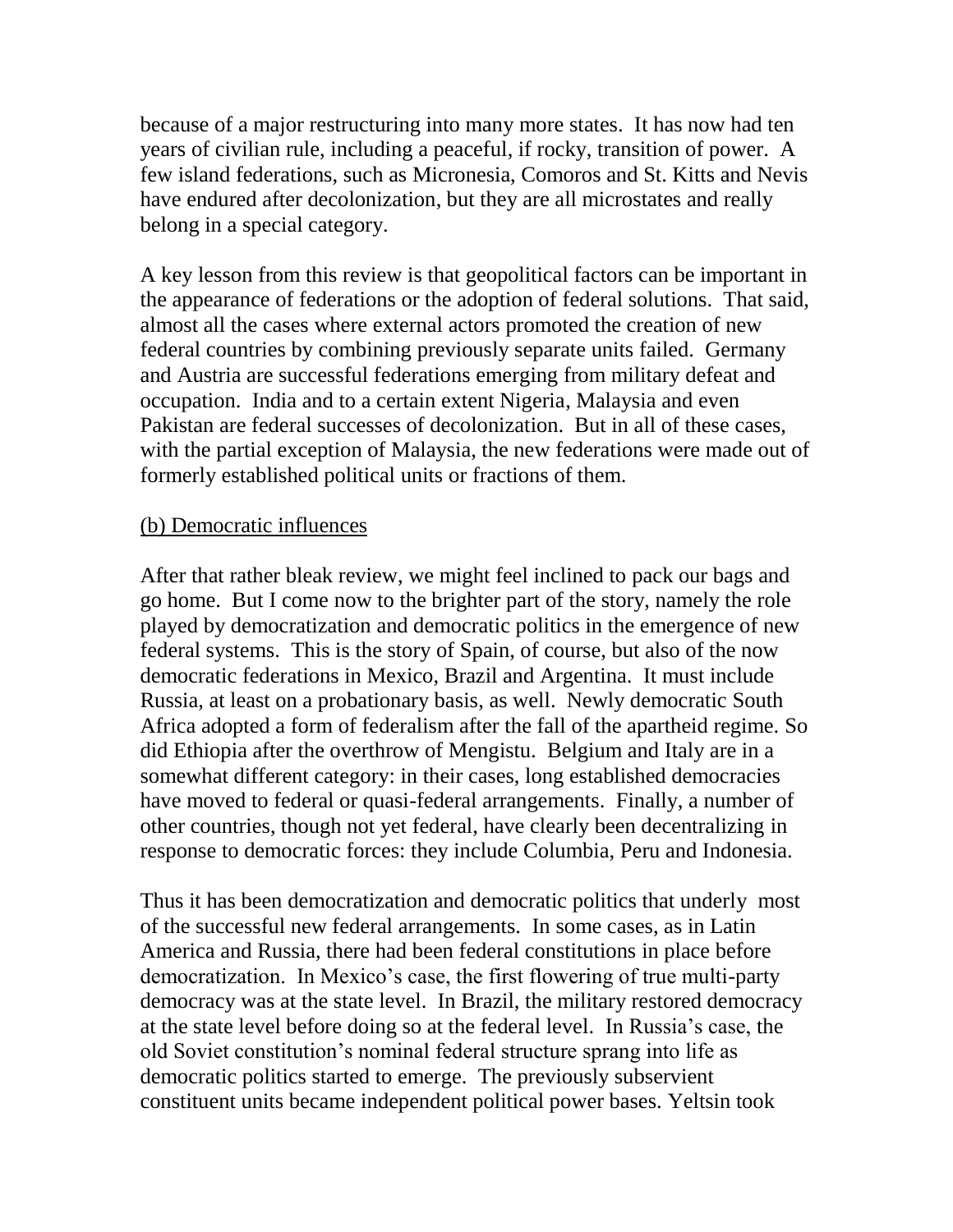advantage of being head of Russia to precipitate the break up of the USSR. As it happened, Russia itself was a federation within the old Soviet federation, and its federal structures were quickly adapted to a rather chaotic democratic politics before Putin imposed a significant degree of centralization, great symmetry and a dominant political party.

Spain not only democratized, but it created a new federal structure. It is unique in a number of ways, though much less asymmetric than had originally been expected. Of course, the term "federal" appears no where in the new constitution, which is essentially federal. Spain has a unique approach to allocating powers to the constituent units through bilateral agreements within the constitution. Spain's federalization was driven in particular by the strong sense of identity of the historic nationalities, but it is striking how other regions, with less distinct sense of themselves, have largely opted for similar arrangements.

Belgium too is a story of federalization in response to identity politics. Despite its small territory, prosperity and long democratic tradition, the country gradually moved away from the old elite accommodation model at the centre to one of decentralization in a new, unique federalism with two distinct types of constituent units, namely the regions and the communities. Belgium's fate is still uncertain, partly because there is no consensus on the need for or nature of the central government.

In South Africa, the African National Congress had a rather Marxist tradition of democratic centralism, but it agreed to a rather centralized form of federalism as a concession to Chief Butalessi of the Inkatha people as well as to the privileged minority of whites and coloureds, as they were called. It remains to be seen how federal South Africa will be in practice. Its municipalities are more powerful than the provinces, but there are signs that federal structures are influencing the functioning of the ANC itself. As well, the first break in the ANC's hold on the country has come through the opposition controlling a provincial government.

Ethiopia was a country with no history of democracy. Its civil war was won by a coalition of largely peripheral peoples headed by the Tigrain leader Meles Zenawi and they were determined to break the overwhelmingly centralized structures based in Addis with its largely Amharic elite. Since 1995, the country has not only adopted a federal constitution, but it has made very impressive strides in developing regional administrations with genuine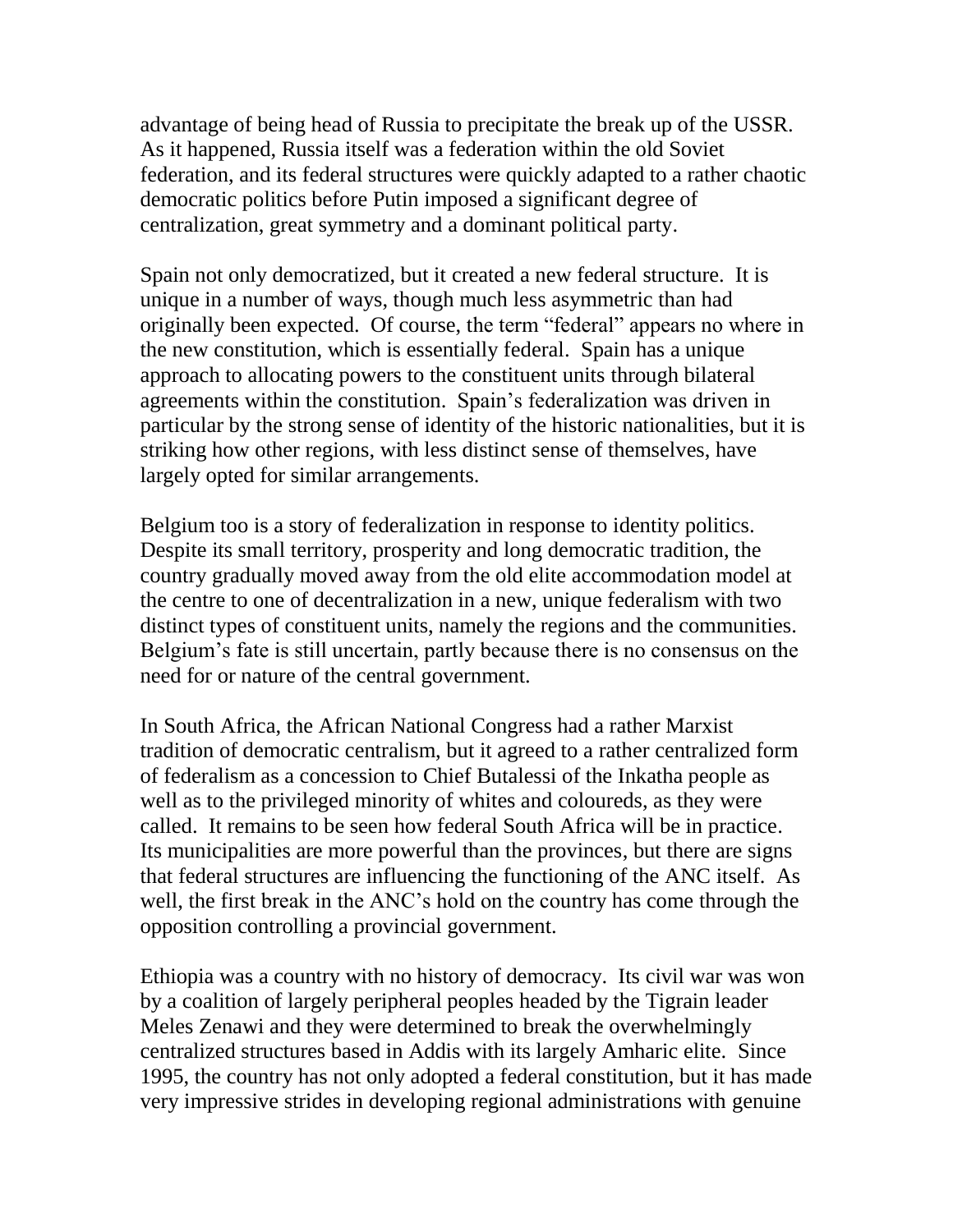powers and capacity. As in South Africa, the country is still dominated by one political party, so the longer-term test of Ethiopia's federalism will be how it accommodates the appearance of opposition parties in government, probably at the state level. India and Mexico once both had dominant party systems and have since made successful transitions to competitive multiparty politics. It may be that, compared with unitary systems, federalism facilitates the transition from a dominant party to a competitive party regime.

While democratization has been the brighter part of the story of emergent federations, not all has been sweetness and light in these various countries. Some face real challenges in the quality of their democracy, structural weaknesses in their federal constitutions, and obstacles to important needed reforms. In a few cases, the long-term viability of the federation is not assured. That said, there is no doubt that democratization and the operation of democratic politics have been a major force for the creation and consolidation of many federations and that federalism seems to fit the needs of these "federal societies" better than unitary regimes would.

#### (c) Functional influences

Our final factor is what I shall call, for want of a better term, functional influences. Functional needs, in particular the need for mutual defence, was at the origins of the Swiss confederacy many centuries ago and carried over into the creation of the Swiss federation in 1848. It was critical as well in the formation of a federal United States, after the failure of the confederal period: there was a strongly felt need for a federal arrangement to promote trade and defence. Likewise, Canada's move to federalism was at least partly inspired by preoccupations about defence, transport and markets, though the British Imperial power also played a significant role of encouragement from outside. And the Australian federation also arose out of various functional considerations. Of course, other factors played in all these cases, including some sense of shared identity.

It is striking that there has been no successful case of a new federation of formerly separate units coming together for functional reasons since World War II. (I exclude the microstates that could be considered special exceptions.) This is the dog that did not bark. The successful cases of coming-together-federations were in the eighteen or nineteenth centuries by settler colonies moving towards greater self-government or by the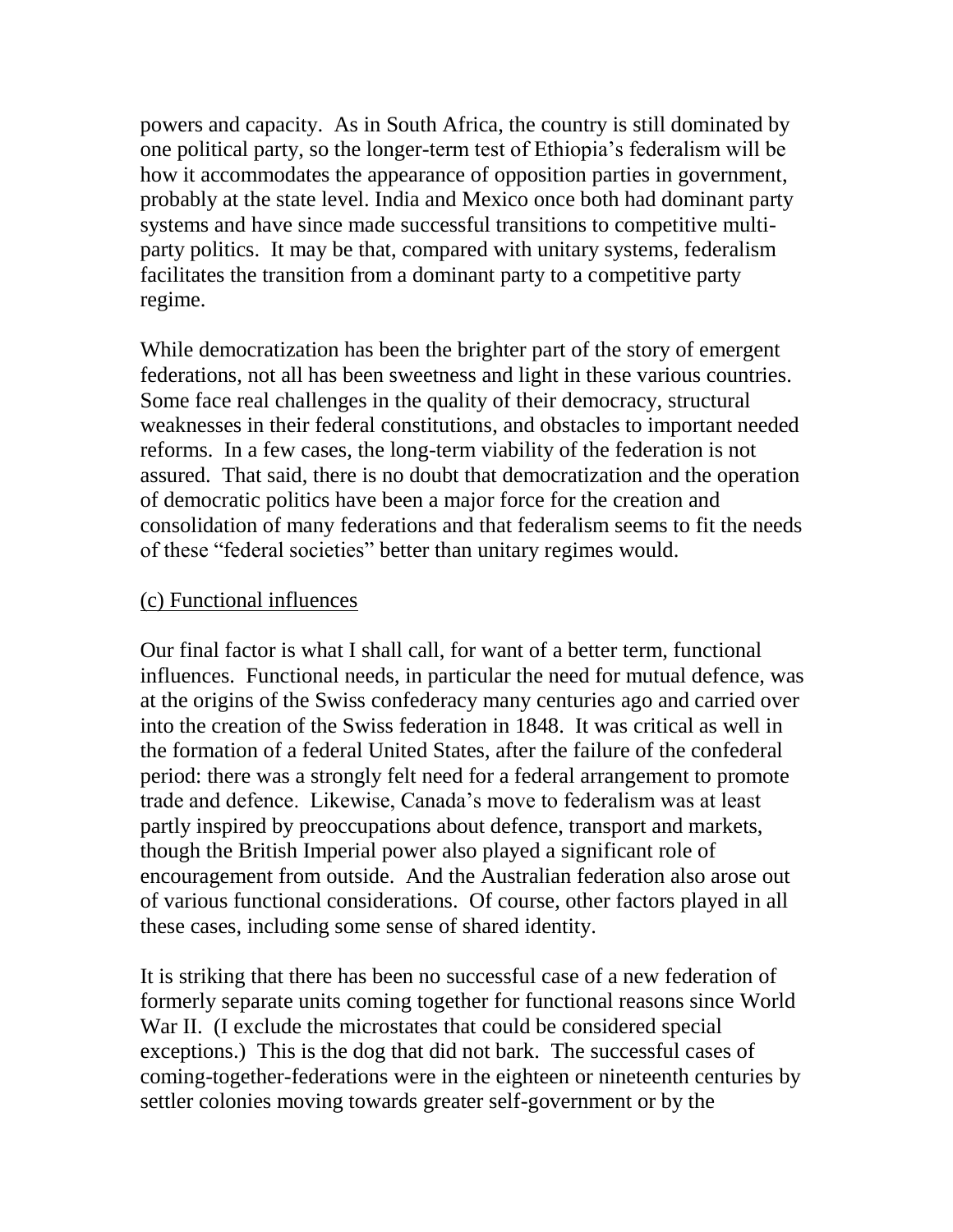consolidation of confederations, as in the United States and Switzerland, or loose arrangements, as in Germany.

Of course, the obvious question is what about the European Union? The extraordinary story of the creation, broadening and deepening of the European Union must rank as one of the most remarkable in the history of political institution building anywhere, at any time. It is, par excellence, a story of coming together, and more especially the coming together of long established, fully mature, sovereign powers with deeply rooted national identities. It has been driven by functional considerations, notably the need to make impossible any repeat of the terrible wars that devastated Europe, but also, more positively, to create a great common market that will promote productivity and wealth. Over time other objectives have been added to these.

The scale of the European accomplishment is remarkable, but at least to date it has not been federal. Europe has federal features, including a directly elected Parliament and a central court. It can be argued that in its area of core competence, the internal market and trade relations, it functions in an approximately federal fashion already in that decisions on such issues are made by majority or weighted votes of the member states and the Parliament—which is, after all, the German model. However, Europe has no government as such, it has still not centralized defence and foreign relations, nor has it given the centre any taxing powers. Decisions in many areas are made through consensus amongst member state governments. So is in more proto-federal than federal at this point and the inevitable question is whether Europe become fully federal? This can be our segue into reflecting on the relevance and possible directions of federalism in the Twenty-First Century.

# A New Century

Perhaps the easiest way to come at the question is to look at the three factors I reviewed as so important in the past creation of federations and to ask what they might mean in this new century and for federalism.

# (a) Geopolitics

We can start by looking at the geopolitical dimension, and ask to what extent external international actors in this new century may try to promote federal solutions in particular countries and why?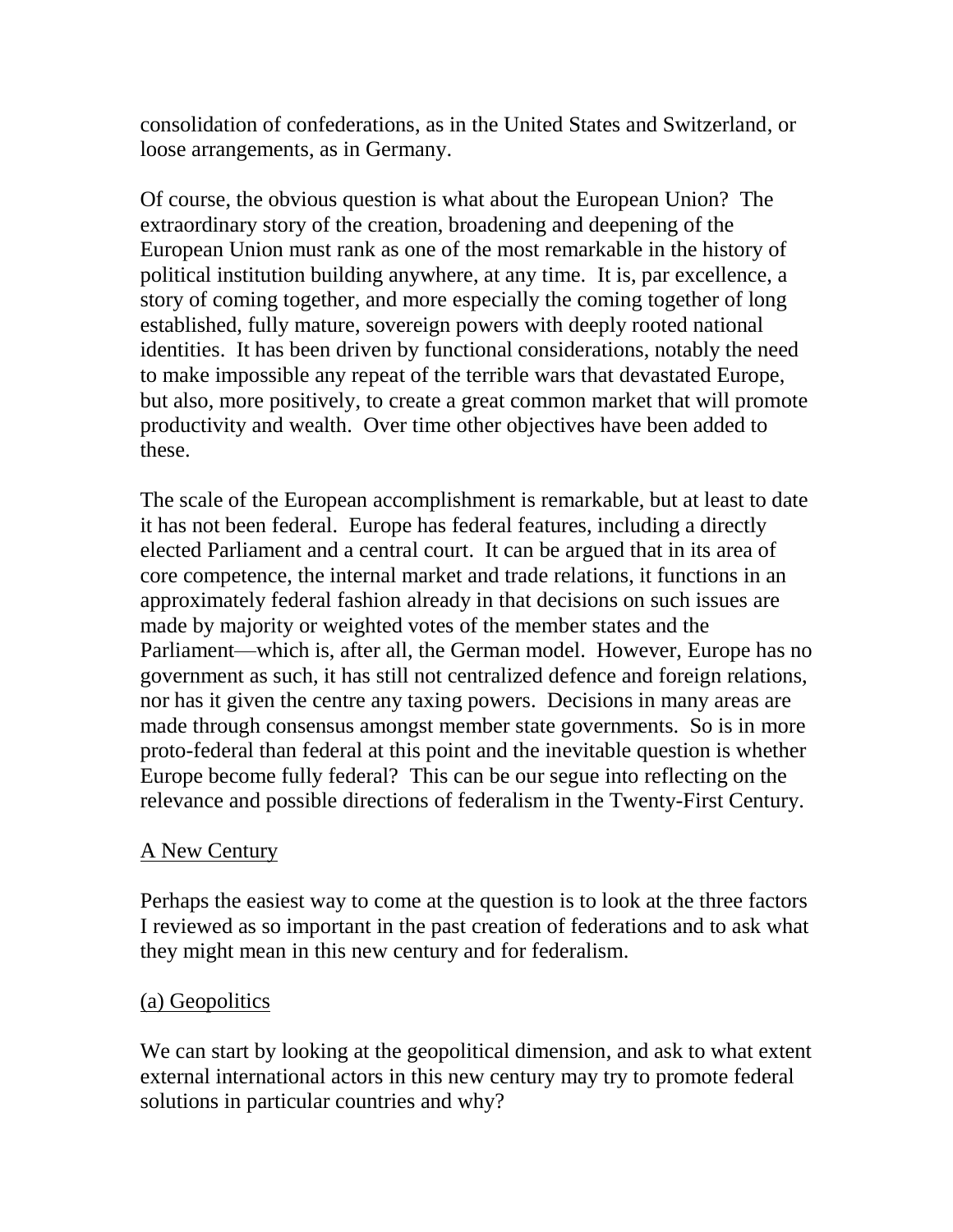Clearly the colonial period is over, so there will not be another rash of cases of previously separate political units strong-armed into some kind of political marriage by an external actor, be it a colonial power or any other. Thus one source of federalism, both failed and successful, in the Twentieth century has run its course and presents little likelihood of repetition.

But this is not to say that external actors will not, on occasion, become advocates for federal solutions in countries other than their own. Typically, these external actors will be neighbouring countries or major powers who consider they have some major stake in the continued existence of the country in question. Federalism is not the objective of such external actors, but rather the perceived means to hold together a country that they do not want to break up. I have already mentioned Sudan and Iraq as falling into this category. Cyprus is a very current further possibility, where negotiations are active. The Indian government is deeply allergic to separatist solutions in its neighbourhood and would clearly have preferred a federal Sri Lanka to an independent Tamil country there, next to the huge Tamil community within India; however, the prospects of a federal Sri Lanka or Tamil independence are now distant at best.

There will likely be other such cases in the future. The Democratic Republic of Congo now has an essentially federal constitution, though its implementation has been stalled. It is conceivable that the international community will intervene to maintain a federal DRC, rather than permit its breakup. Might there be other such cases in Africa? Certainly, there is a strong consensus amongst African leaders that they do not want to release the genie of redrawing international boundaries in a continent where there might be no end to it.

I do not believe the international community will always resist attempts at secession. There is doctrine in international law that justifies secession in cases of severe human rights abuses and oppression of a people. The secession of Southern Sudan may well find international support, given that it is provided for in a peace agreement. However, we should not expect the international community to show great consistency in dealing with cases of potential secession, as we can see in the international community's silent reaction to Chechnya. In general, the international community will continue to be sparing in it support for secession and prefer alternatives, including even tenuous forms of federalism, for resolving conflicts.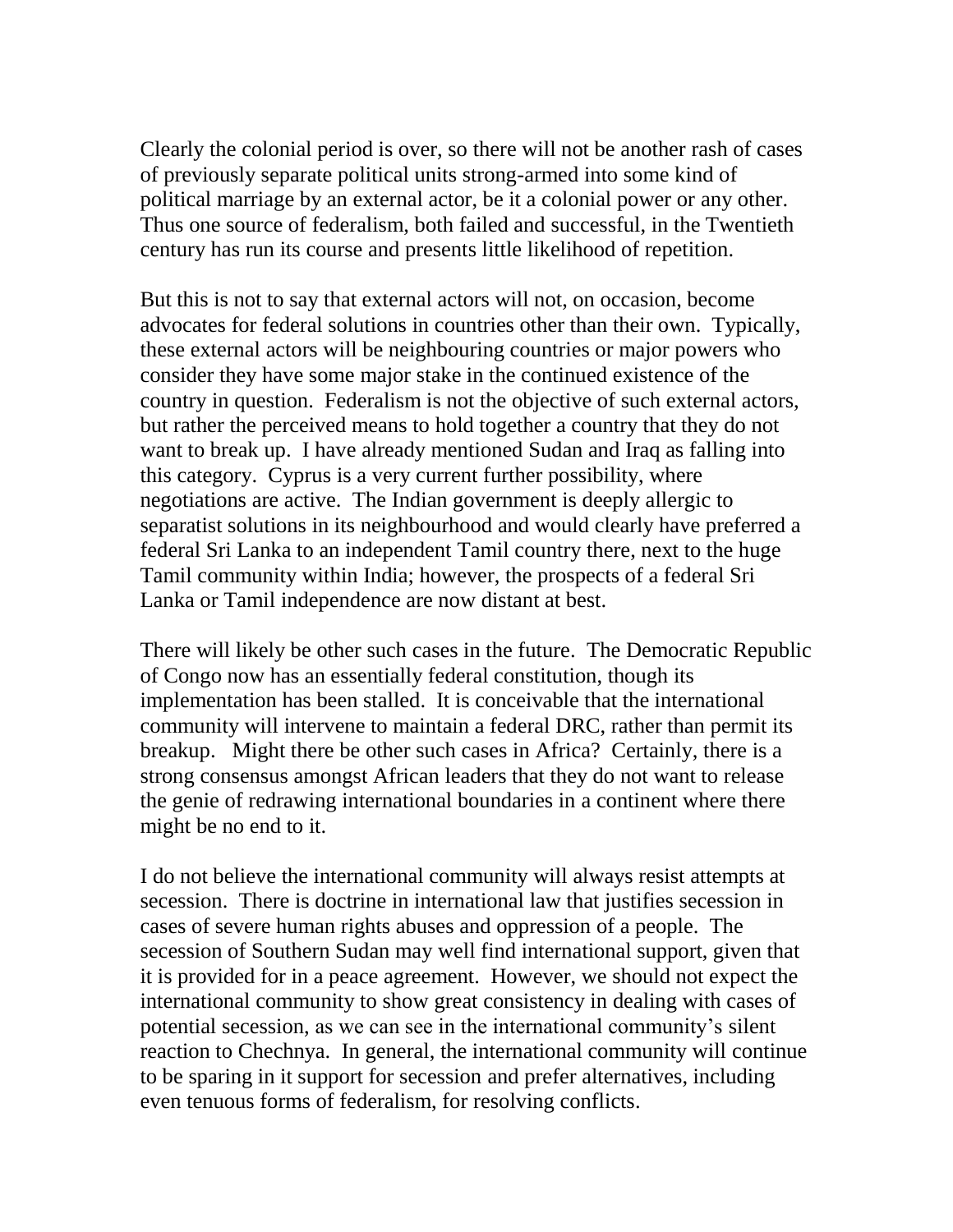It is perhaps worth a footnote, from a Canadian, on federalism and secession. My own country faced a serious existential challenge from the advocates of Quebec secession. The challenge has not entirely died, but it is certainly much weaker than it was in the 1960s and 70s, and I believe this is because Canada has been able, through its federal system, to adjust and respond to the most basic aspirations of Quebeckers. We may be seeing some of the same phenomenon in Spain where the separatist movements amongst the historic nationalities seem in decline. Whatever success there has been in Canada and Spain in meeting the challenge of separatist movements has been entirely dependent on having a federal system. It is unimaginable that the separatist movements would have been similarly weakened in a unitary regime. However, as Belgium shows, federalism is no guarantee against strong secessionist forces and that country's future remains in doubt.

#### (b) Democratization

The second force driving the proliferation of federalism in the Twentieth Century—and much the most important—was democratization. As democrats, we would like to think that this century will see the onward march of democracy. However, Europe saw in the 1920s and 30s how terrible social or political shocks could lead to the dramatic reversal of democracy, and the global ascendancy of Western nations, the inventors of liberal, representative democracy, is certain to diminish over the course of this century. There have been those, like Matahahir in Malaysia, who advocate so-called Asian values with very distinct forms of popular governance that may not meet all our tests for democracy. That said, I think conventional democracy has a powerful pull in Asia—as India, Japan, South Korea and Taiwan all attest—as well as in most parts of the world. Thus we are likely to see more, rather than less democracy through the course of this century as societies grow richer and communications continue to shrink distance.

Where democracy progresses, surely, in many cases, federalism will follow. For example, who could imagine a democratic China that was unitary? Even now, the country has a quasi-federal fiscal structure and many decisions are effectively decentralized. We have also seen how a democratic Indonesia is decentralizing and could become federal. One could work through a long list of countries that would probably evolve toward federalism if they were to be genuinely democratic. Some are large, such as Myanmar and Iran, but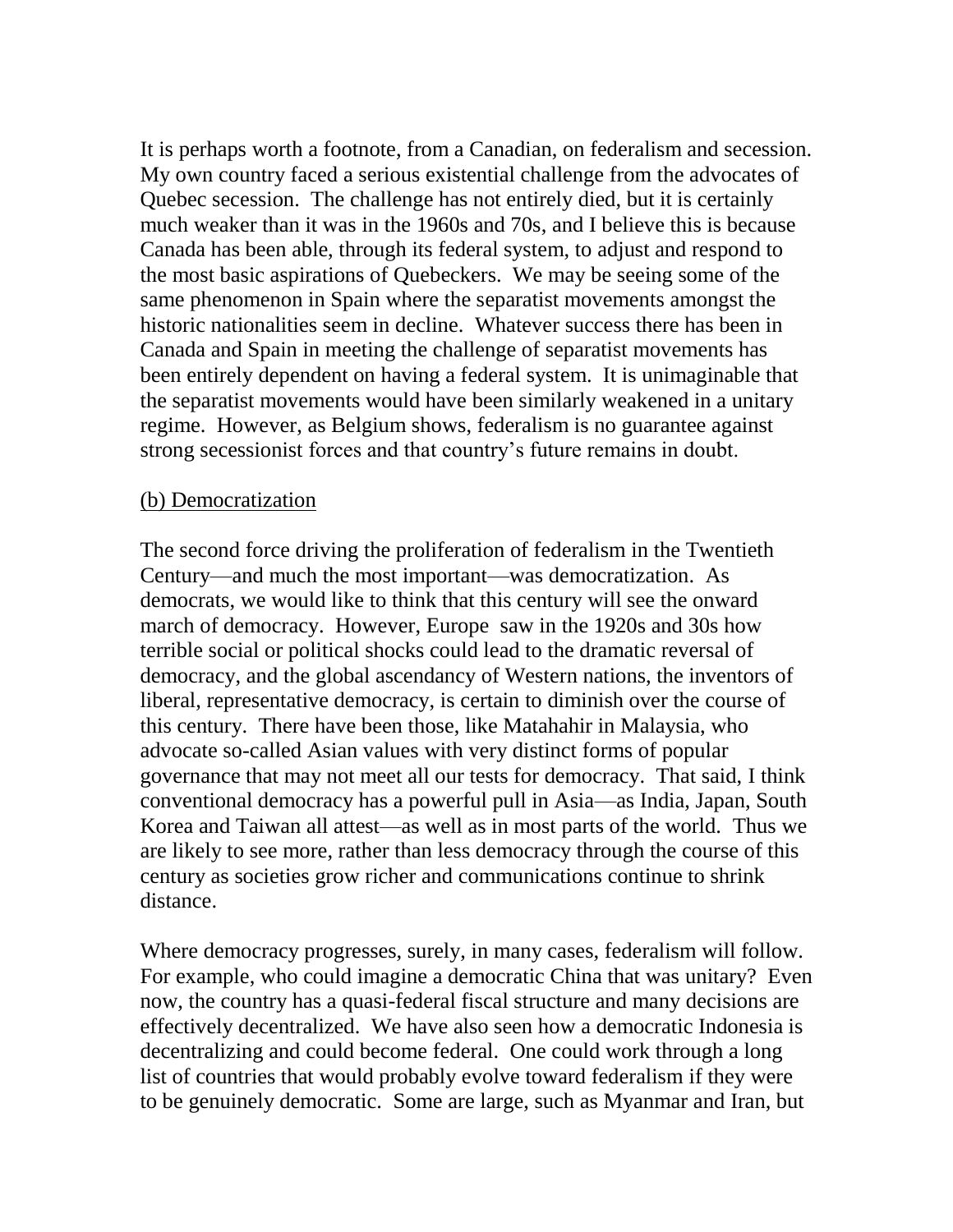others are quite small, especially in Africa where there are so many ethnically mixed states.

While the spread of democracy is likely to further the spread of federalism, there may also be cases where democracy undermines federalism. This can be the case especially when identity politics enters a downward cycle of conflict that can tear a society apart. One of the greatest challenges for students of federalism is to identify the types of institutional arrangements and policies that can mitigate such conflicts. For example, I would suggest that Belgium's difficulties reflect not only the evident tensions between the two communities, but also the functioning of some institutional arrangements that are deeply dysfunctional. It may be that if different institutional choices had been made in the 1980s and 1990s, Belgium would have a more harmonious and stable political system.

Related to the issue of identity politics is that of multiculturalism. Many previously quite homogenous societies are now host to relatively new communities that have very different cultures and traditions. They are often visibly different as well. This has sparked tremendous debates and soul searching about accommodation, difference, assimilation and citizenship. There are links between these debates and much federal experience, particularly in multi-ethnic societies, and it is worth remembering that federalism is about more than the territorial arrangements of the political system but also about how the central institutions reflect the plural nature of a society. Thus federal experience may be increasingly turned to, even in societies that will not adopt federalism as such.

Finally, some existing federations that have very homogenous and not too numerous populations, it is conceivable that they will become so centralized that they may consider dropping the federal structure, though the impediments to doing so are significant.

#### (c) Functional forces

Lastly, we might ask whether functional objectives or forces will promote more federalism in the Twenty-First Century?

This brings us back to the European Union. Opinion in Europe is sharply divided between those who think that the logic of integration will ultimately lead Europe into a truly federal arrangement versus those who think the size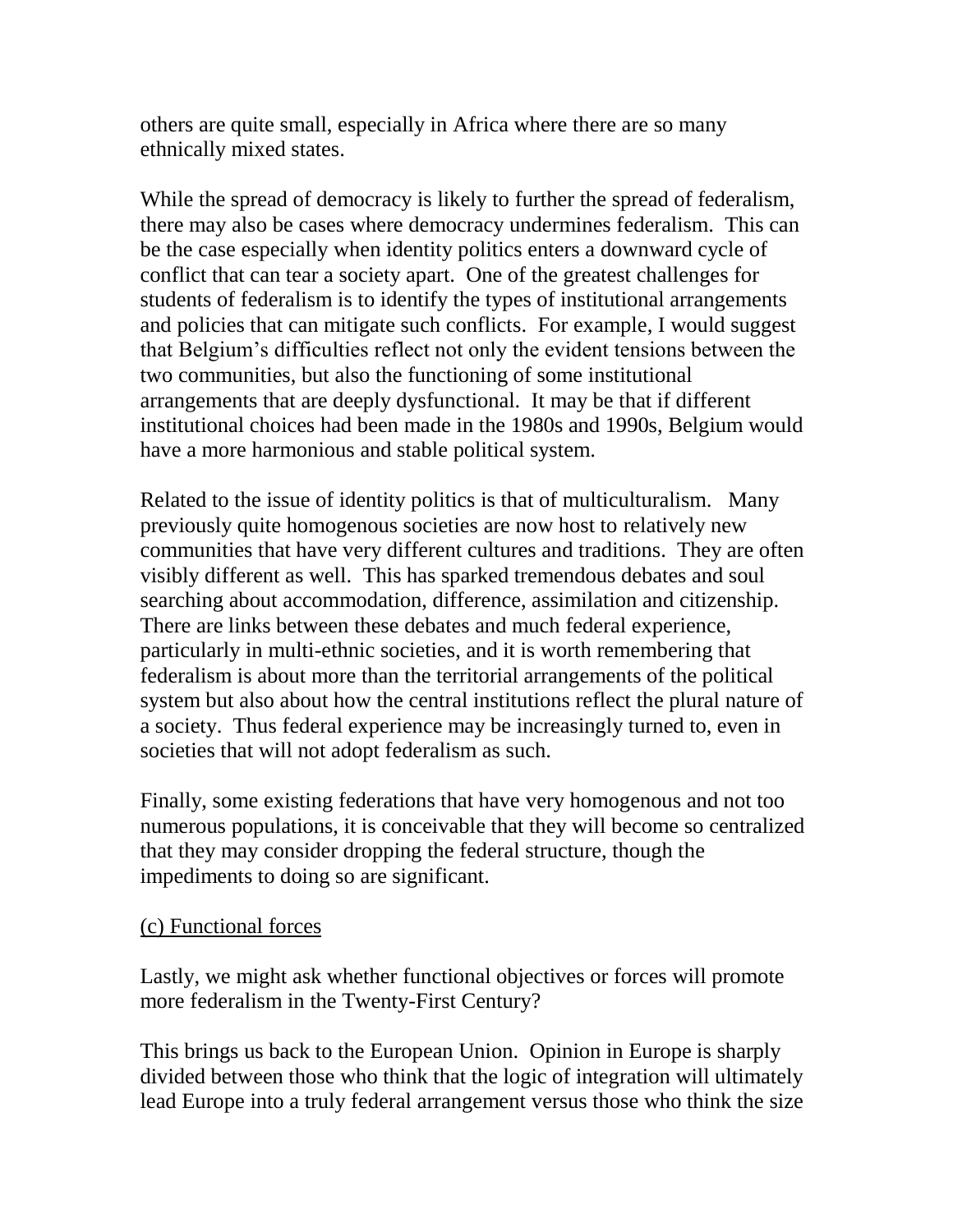and diversity of the continent—as well as vested interests of national élites—will always be a barrier to a directly elected European government. I tend to the first view, but admit that nothing is predetermined.

The present economic crisis is showing some of the weaknesses of the current European arrangement. While the Union has deeply integrated markets, most members share a common currency, there is very little fiscal weight at the centre and weak fiscal coordination. There has been remarkable creativity but also a good deal of hesitancy in managing the recent crisis around Greek debt. It has forced the European partners to consider mutual support, but clearly their actions are limited and far short of a federal approach. However, the question remains whether a system that is so fiscally weak at the centre is consistent with the ever deepening economic integration.

The other functional pressures for greater unity in Europe have to do with a common defence and foreign policy. Europe is not under any huge threat and so can muddle through on these issues, but who knows how things will develop over the coming century, especially as China and India emerge as leading powers. Current European arrangements are so demanding on leaders in terms of internal consultation and joint decision-making that there often seems little time or energy left for cultivating and managing key external relationships and interests and the lack of coherence in certain policy areas undermines European interests.

Finally, it seems that a European identity is genuinely developing. As this deepens, it will facilitate the idea of a directly elected government. Thus the debate over Europe's "democratic deficit" may resonate more as Europeans have a stronger sense of shared identity. The increasing adoption of English as the European link language will reinforce this, as it has done in India.

Will the European experience, federal or otherwise, remain largely unique or will it pave the way for similar models elsewhere in the world? There are new regional organizations that are inspired by the European model on virtually every continent, though none has gone as far as even the earliest steps in European integration. However, it is not unreasonable to speculate that some will deepen significantly over the next one hundred years.

It may be that these major experiments in various nations "coming together" in this century will involve the reinvention or adaptation of federal concepts